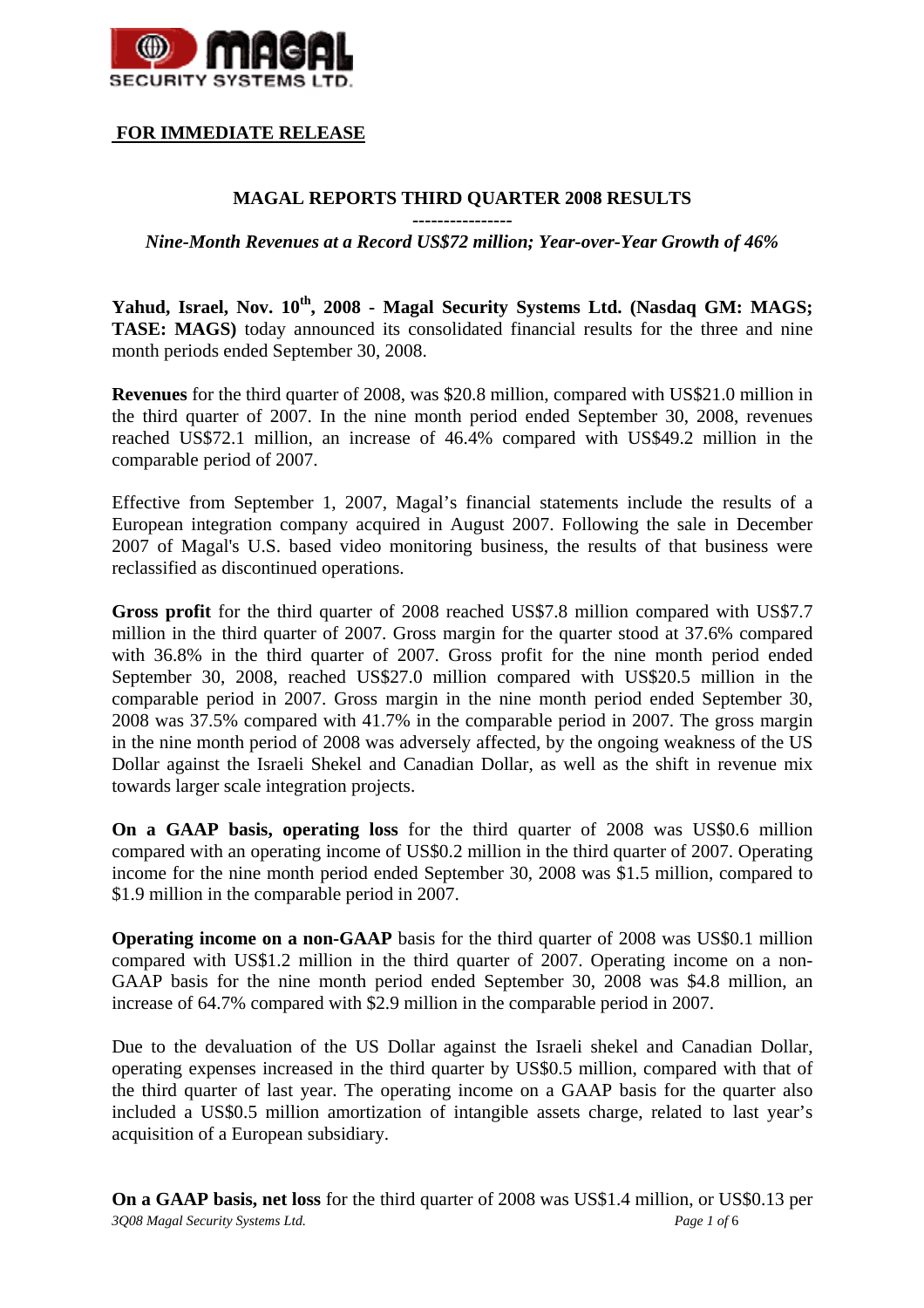share, compared with a net loss of US\$1.6 million, or US\$0.16 per share in the third quarter of 2007. Net loss on a GAAP basis for the nine month period ended September 30, 2008 was \$1.5 million, or \$0.15 per share, compared to a net loss of \$1.0 million, or \$0.10 per share, in the comparable period in 2007.

**On a non-GAAP basis, net loss** for the third quarter of 2008 was US\$0.8 million, or US\$0.08 per share compared with a net loss US\$0.3 million, or US\$0.02 per share in the third quarter of 2007. Net income on a non-GAAP basis for the nine month period ended September 30, 2008 was \$1.2 million, or \$0.12 per diluted share, compared to \$0.6 million, or \$0.06 per diluted share, in the comparable period in 2007.

"In the first nine months of 2008 we matched the revenues achieved in the whole of 2007, and we are on track for a record year in revenues," commented **Izhar Dekel, CEO of Magal.** "Despite our strong performance in the first six months of 2008, our third quarter revenues were below our expectations and negatively affected our profitability. This was primarily due to some bureaucratic delays with a recently announced US\$20 million Latin-American Fortis project, which was expected to generate revenues in the third quarter. We believe the delay will be temporary and hope to start deliveries for this project before the end of the year."

**Continued Mr. Dekel**, "On a personal note, today I announced my intention to leave Magal in the coming months. During my years at the helm of the Company, Magal has become a pioneer in the security field. Our revenues have diversified internationally, and we have introduced many new, market leading security products such as the Fortis, which is currently generating revenues and very strong interest throughout the world. I leave Magal in a strong position to continue its growth, building on its leadership and reputation in the global security market."

# **Results Conference Call**

The Company will be hosting a conference call today at 10:00 am ET. On the call, management will review and discuss the results and will be available to answer investor questions.

To participate, please call one of the following teleconferencing numbers:

US Dial-in Number: 1-888-281-1167 Israel Dial-in Number: 03-918-0691 UK Dial-in Number: 0-800-917-9141 International Dial-in Number: +972-3-918-0691

at: 10:00 am Eastern Time; 7:00 am Pacific Time; 3:00pm UK Time; 5:00 pm Israel Time

A replay of the call will be available for three months from the day after the call. The webcast and the replay will both be accessible from Magal's website at: www.magal-ssl.com.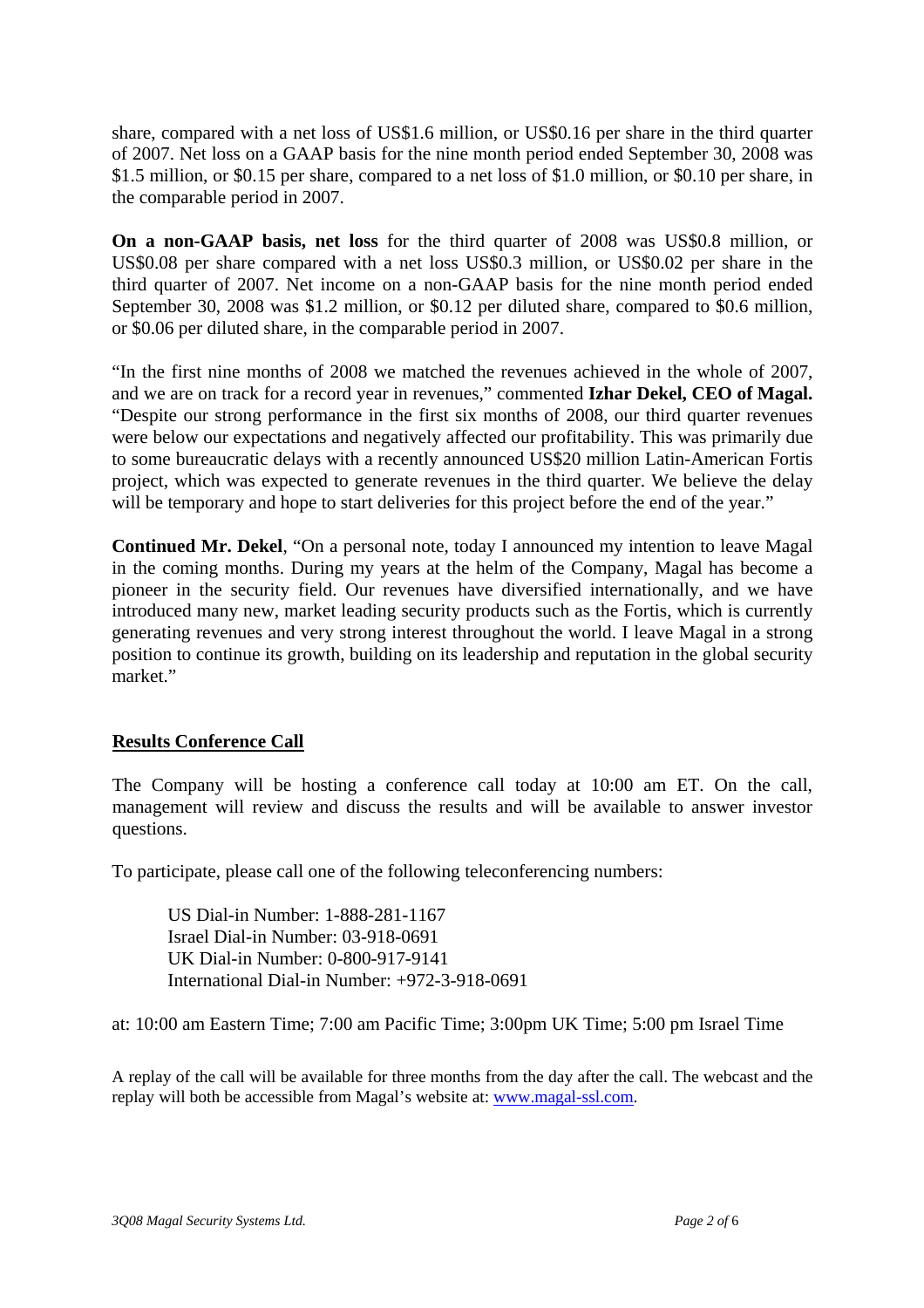#### **Use of Non-GAAP Financial Information**

In addition to disclosing financial results calculated in accordance with United States generally accepted accounting principles (GAAP), this release of operating results also contains non-GAAP financial measures, which the Company believes are the principal indicators of the operating and financial performance of its business. The non-GAAP financial measures exclude the effects of stock-based compensation charges recorded in accordance with SFAS 123R as well as amortization of customer related intangible assets and a loss associated with a discontinued operation. Management believes the non-GAAP financial measures provided are useful to investors' understanding and assessment of the Company's on-going core operations and prospects for the future, as the charges eliminated are not part of the day-to-day business or reflective of the core operational activities of the Company. Management uses these non-GAAP financial measures as a basis for strategic decisions, forecasting future results and evaluating the Company's current performance. However, such measures should not be considered in isolation or as substitutes for results prepared in accordance with GAAP. Reconciliation of the non-GAAP measures to the most comparable GAAP measures are provided in the schedules attached to this release.

# **About Magal Security Systems, Ltd.**

Magal Security Systems Ltd. (Magal) is engaged in the development, manufacturing and marketing of computerized security systems, which automatically detect, locate and identify the nature of unauthorized intrusions. The Company's products are currently used in more than 70 countries worldwide to protect national borders, airports, correctional facilities, nuclear power stations and other sensitive facilities from terrorism, theft and other threats.

Magal trades under the symbol MAGS in the U.S. on the Nasdaq Global Market and in Israel on the Tel-Aviv Stock Exchange.

This press release contains forward-looking statements, which are subject to risks and uncertainties. Such statements are based on assumptions and expectations which may not be realized and are inherently subject to risks and uncertainties, many of which cannot be predicted with accuracy and some of which might not even be anticipated. Future events and actual results, financial and otherwise, may differ from the results discussed in the forward-looking statements. A number of these risks and other factors that might cause differences, some of which could be material, along with additional discussion of forward-looking statements, are set forth in the Company's Annual Report on Form 20-F filed with the Securities and Exchange Commission.

# **Contacts:**

**Company Investor Relations**  Magal Security Systems, Ltd GK Investor Relations Lian Goldstein, CFO Ehud Helft/Kenny Green Tel: +972-3-5391444 Tel: +1-646 201 9246 Fax: +972-3-5366245 E-mail: info@gkir.com E-mail: lian@magal-ssl.com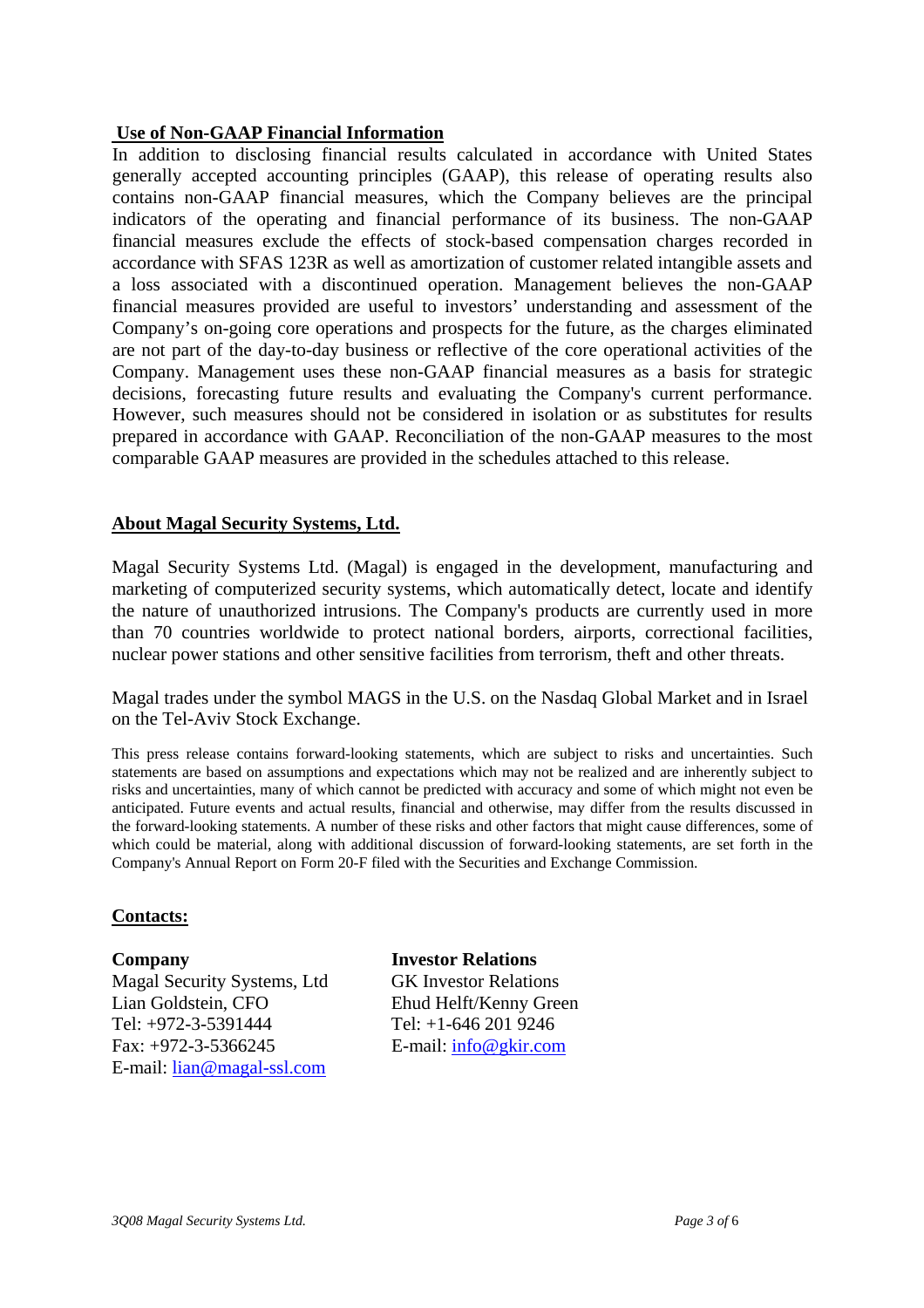#### **CONDENSED CONSOLIDATED STATEMENTS OF INCOME**

*(All numbers except EPS expressed in thousands of US\$)* 

|                                              | <b>Nine Months Ended</b><br>Sept. 30, |             |                         | Three months<br>Ended Sept. 30, |             |                         |
|----------------------------------------------|---------------------------------------|-------------|-------------------------|---------------------------------|-------------|-------------------------|
|                                              | 2008                                  | 2007        | $\frac{0}{2}$<br>change | 2008                            | 2007        | $\frac{0}{0}$<br>change |
| <b>Revenues</b>                              | 72,080                                | 49,220      | 46.4                    | 20,769                          | 21,016      | (1.2)                   |
| <b>Cost of revenues</b>                      | 45,077                                | 28,673      | 57.2                    | 12,955                          | 13,291      | (2.5)                   |
| <b>Gross profit</b>                          | 27,003                                | 20,547      | 31.4                    | 7,814                           | 7,725       | 1.2                     |
| <b>Operating expenses:</b>                   |                                       |             |                         |                                 |             |                         |
| Research and development, net                | 4,777                                 | 3,885       | 23.0                    | 1,623                           | 1,283       | 26.5                    |
| Selling and marketing                        | 13,790                                | 9,531       | 44.7                    | 4,863                           | 3,794       | 28.2                    |
| General and administrative                   | 6,510                                 | 4,228       | 54.0                    | 1,948                           | 1,505       | 29.4                    |
| Special post-employment benefit              | 438                                   | 960         | (54.4)                  |                                 | 960         | (100.0)                 |
| <b>Total operating expenses</b>              | 25,515                                | 18,604      | 37.1                    | 8,434                           | 7,542       | 11.8                    |
| <b>Operating income (loss)</b>               | 1,488                                 | 1,943       | (23.4)                  | (620)                           | 183         |                         |
| Financial expense, net                       | 1,782                                 | 1,425       | 25.1                    | 383                             | 981         | (60.1)                  |
| Income (loss) from continuing operations     |                                       |             |                         |                                 |             |                         |
| before income taxes                          | (294)                                 | 518         |                         | (1,003)                         | (798)       | 25.7                    |
| Income tax                                   | 885                                   | 1,177       | (24.8)                  | 314                             | 749         | (58.1)                  |
| Net Income (loss) from continuing operations | (1,179)                               | (659)       | 78.9                    | (1,317)                         | (1,547)     | (14.9)                  |
| Loss on discontinued operations, net         | 351                                   | 336         |                         | 42                              | 88          | (52.3)                  |
| Net loss                                     | (1,530)                               | (995)       | 53.8                    | (1,359)                         | (1,635)     | (16.9)                  |
| Basic and diluted loss per share from        |                                       |             |                         |                                 |             |                         |
| continuing operations                        | $(0.12)$ \$                           | $(0.07)$ \$ |                         | $(0.13)$ \$                     | $(0.15)$ \$ |                         |
| Basic and diluted loss per share from        |                                       |             |                         |                                 |             |                         |
| discontinued operations, net                 | $(0.03)$ \$                           | $(0.03)$ \$ |                         | $(0.00)$ \$                     | $(0.01)$ \$ |                         |
| Basic and diluted net loss per share         |                                       |             |                         |                                 |             |                         |
|                                              | $(0.15)$ \$                           | $(0.10)$ \$ |                         | (0.13)                          | (0.16)      |                         |

#### **FINANCIAL RATIOS**

|                                               | Nine Months Ended Sep.30, |       | Three months Ended Sep. 30, |       |
|-----------------------------------------------|---------------------------|-------|-----------------------------|-------|
|                                               | 2008                      | 2007  | 2008                        | 2007  |
| Gross margin                                  | 37.5                      | 41.7  | 37.6                        | 36.8  |
| Research and development, net as a % of       |                           |       |                             |       |
| revenues                                      | 6.6                       | 7.9   | 7.8                         | 6.1   |
| Selling and marketing as a % of revenues      | 19.1                      | 19.4  | 23.4                        | 18.1  |
| General and administrative as a % of revenues | 9.0                       | 8.6   | 9.4                         | 7.2   |
| Special post employment benefit               | 0.6                       | 2.0   |                             | 4.6   |
| Operating margin (loss)                       | 2.1                       | 3.9   | (3.0)                       | 0.9   |
| Net income (loss) margin (before discontinued |                           |       |                             |       |
| operation)                                    | (1.6)                     | (1.3) | (6.3)                       | (7.4) |
| Loss on discontinued operation                |                           |       |                             |       |
|                                               | (0.5)                     | (0.7) | (0.2)                       | (0.4) |
| Net income (loss) margin (after discontinued  |                           |       |                             |       |
| operation)                                    | (2.1)                     | (2.0) | (6.5)                       | (7.8) |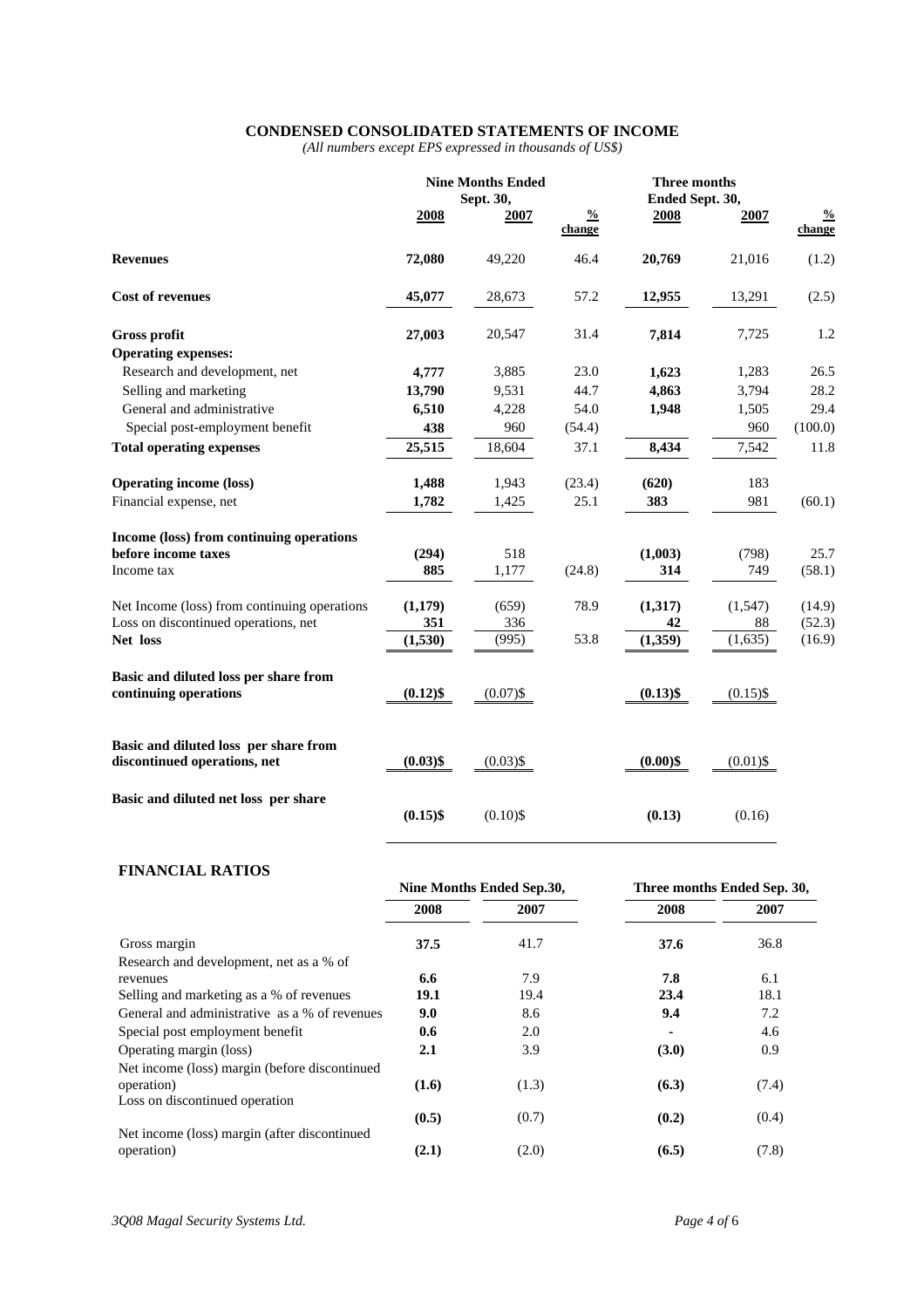### **MAGAL SECURITY SYSTEMS LTD. Reconciliation of GAAP to Non-GAAP Measures**

*(All numbers expressed in thousands of US\$)* 

|                                                             | Nine Months Ended Sept. 30, |         | Three months Ended Sept. 30, |         |  |
|-------------------------------------------------------------|-----------------------------|---------|------------------------------|---------|--|
|                                                             | 2008                        | 2007    | 2008                         | 2007    |  |
| GAAP operating income (loss)                                | 1,488                       | 1,943   | (620)                        | 183     |  |
| Amortization of customer related intangible assets          | 2,637                       |         | 537                          |         |  |
| Special post employment benefit                             | 438                         | 960     |                              | 960     |  |
| Amortization of deferred stock based compensation           | 252                         | 20      | 138                          | 20      |  |
| Non-GAAP operating income                                   | 4,815                       | 2,923   | 55                           | 1,163   |  |
| GAAP operating income (loss) as a percentage of<br>revenues | $2.1\%$                     | 3.9%    | $(3.0\%)$                    | $0.9\%$ |  |
| Non-GAAP operating income as a percentage of<br>revenues    | $6.7\%$                     | $5.9\%$ | $0.3\%$                      | 5.5%    |  |

|                                                                                   | Nine Months Ended Sep 30,<br>2008 | 2007   | Three months Ended Sep 30,<br>2008 | 2007    |
|-----------------------------------------------------------------------------------|-----------------------------------|--------|------------------------------------|---------|
| GAAP net loss                                                                     | (1,530)                           | (995)  | (1,359)                            | (1,635) |
| Amortization of customer related intangible assets                                | 2,637                             |        | 537                                |         |
| Special post employment benefit                                                   | 438                               | 960    |                                    | 960     |
| Loss on discontinued operation, net                                               | 351                               | 336    | 42                                 | 88      |
| Amortization of deferred stock based compensation                                 | 252                               | 20     | 138                                | 20      |
| Income taxes with respect to the above items                                      | (929)                             | (192)  | (161)                              | (192)   |
| Income taxes with respect to final tax assessment<br>relating to the years 2001-4 |                                   | 500    |                                    | 500     |
| Non-GAAP net income (loss)                                                        | 1,219                             | 629    | (803)                              | (259)   |
| GAAP net loss as a percentage of revenues                                         | (2.1)                             | (2.0)  | (6.5)                              | (7.8)   |
| Non GAAP net income (loss) as a percentage of<br>revenues                         | 1.7                               | 1.3    | (3.9)                              | (1.2)   |
| GAAP basic and diluted net loss per share                                         | (0.15)                            | (0.10) | (0.13)                             | (0.16)  |
| Non-GAAP basic and diluted net earnings (loss) per<br>share                       | 0.12                              | 0.06   | (0.08)                             | (0.02)  |